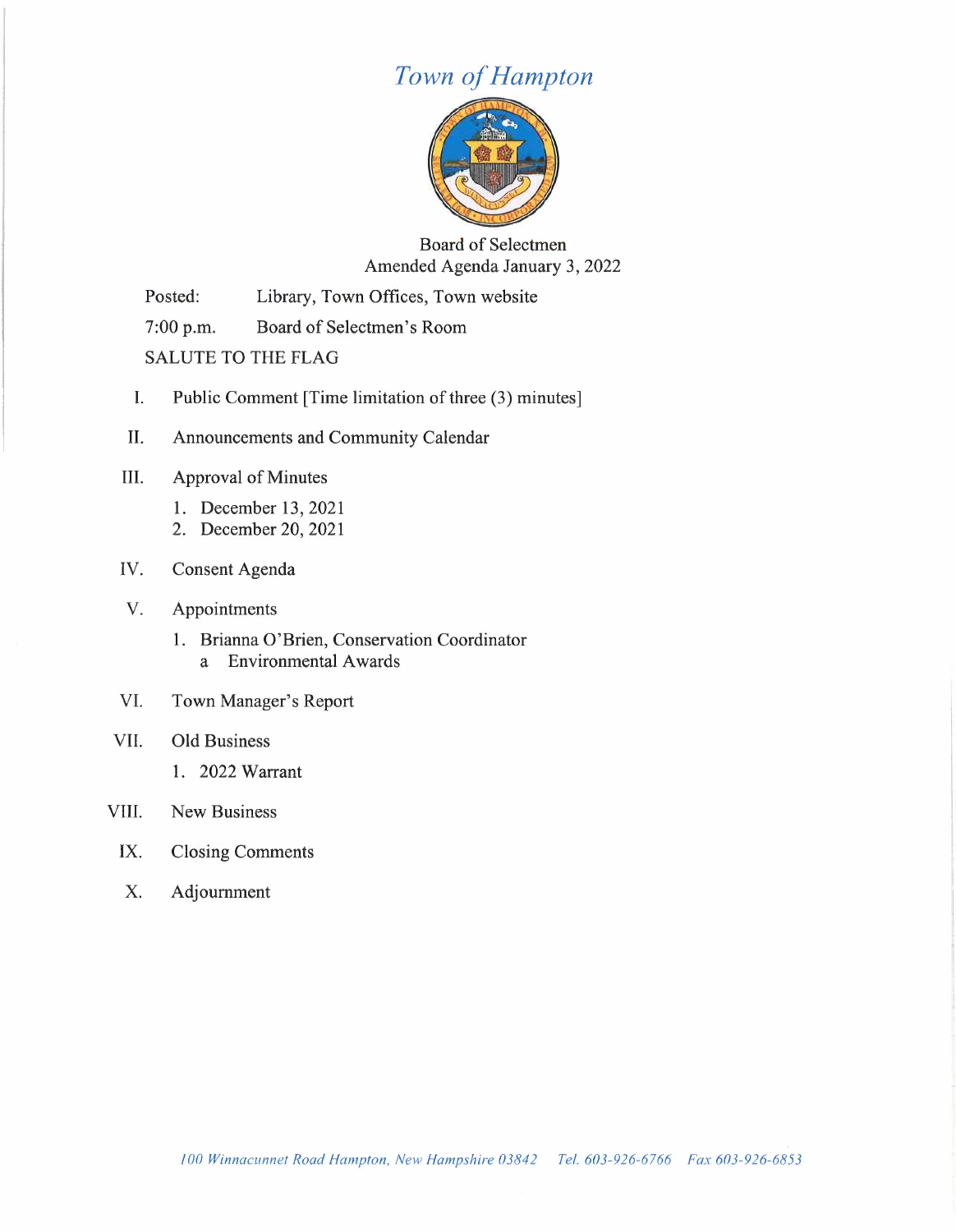## *Town of Hampton*



Board of Selectmen Agenda January 3, 2022

Posted: Library, Town Offices, Town website

7:00 p.m. Board of Selectmen's Room

SALUTE TO THE FLAG

- I. Public Comment [Time limitation of three (3) minutes]
- II. Announcements and Community Calendar
- III. Approval of Minutes
	- 1. December 13, 2021
	- 2. December 20, 2021
- IV. Consent Agenda
- V. Appointments
	- 1. Brianna O'Brien, Conservation Coordinator a Environmental Awards
- VI. Town Manager's Report

#### VII. Old Business

1. 2022 Warrant a Signing of 2022 Warrant

### VIII. New Business

- IX. Closing Comments
- X. Adjournment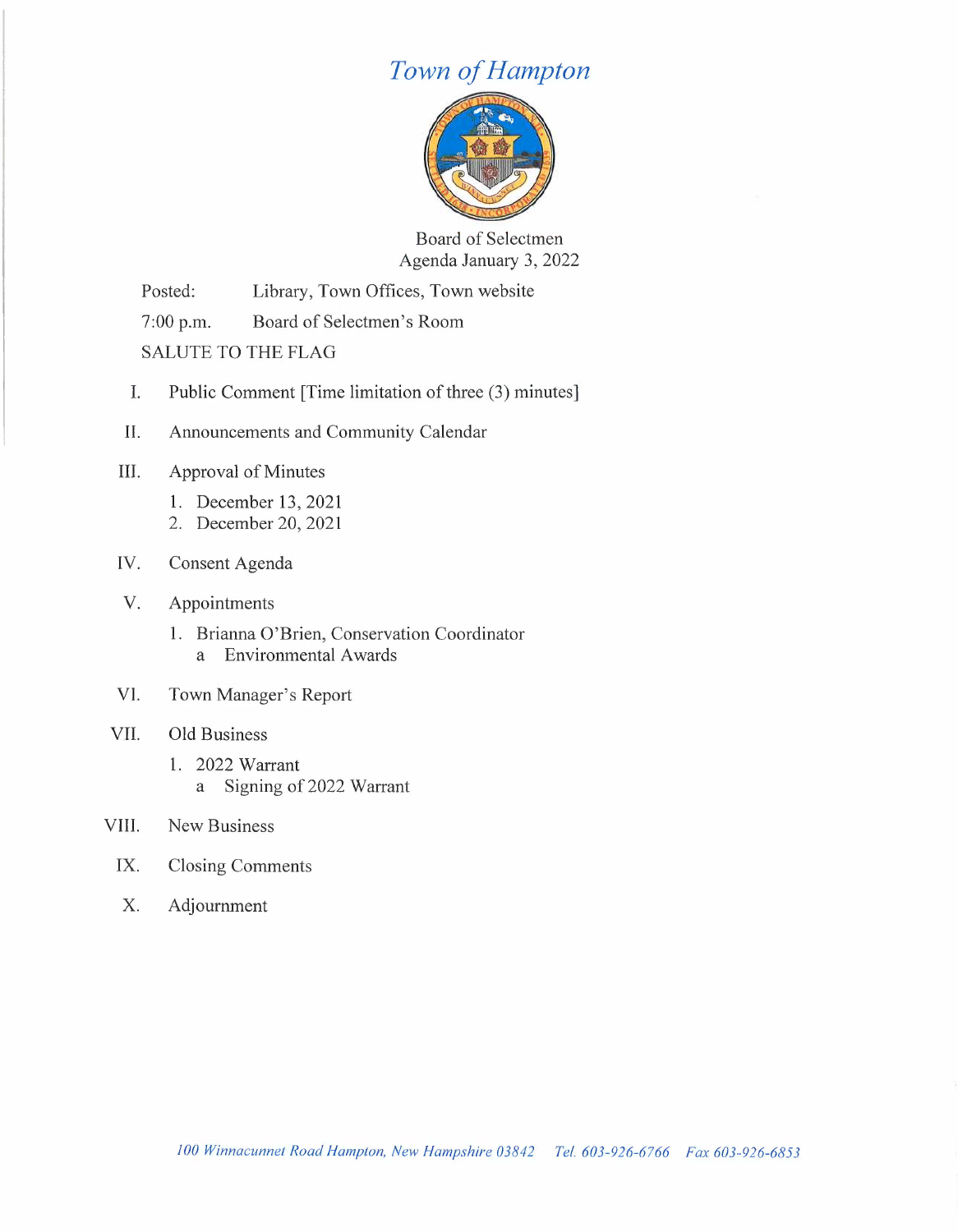# *Town of Hampton*



January 3, 2022

Posted: Library, Town Offices, Town website

 $7:00$  p.m. Board of Selectmen's Room

PRESENT: Charles Rage, Vice-chairman (phone) Regina Barnes, Selectman James Waddell, Selectman Richard Sawyer, Selectman Jamie Sullivan, Town Manager

ABSENT: Russell Bridle, Chairman

SALUTE TO THE FLAG

Sel. Sawyer MOTIONED to APPROVE Sel. Rage attending on the phone line, SECONDED by Sel. Barnes. VOTE: 3-0-0

Sel. Rage announced a moment of silence to honor the passing of Sen. Robert Preston.

I. Public Comment [Time limitation of three (3) minutes]

Linda McGrath, 8 6<sup>th</sup> Street, discussed a request to the town clerk regarding a discrepancy in number of ballots cast and asked for an answer. She asked about when the 2022 draft warrant will be posted. She noted being a pharmacist and discussed the Covid shots not working and discussed shots given to kids. She discussed reports of adverse effects from the vaccine. She asked parents to do their homework.

Charlie Preston, Glade Path, he thanked everyone in the town for their condolences. He discussed his family's history. He asked the board to correct the minutes of Dec.  $13<sup>th</sup>$ , regarding the sewer flow rates.

II. Announcements and Community Calendar

Sel. Barnes noted she hoped everyone had a good new year and discussed Mr. Preston's comments regarding the sewer. She discussed a sewer user fee. She discussed the project on 95 and referenced the planning board meeting and public hearing. She discussed the state helping and encouraged people to attend the public hearing.

Sel. Sawyer echoed the condolences to the Preston family. He noted attending services and discussed a future one.

Sel. Waddell discussed Sen. Preston, a great person and he will be missed.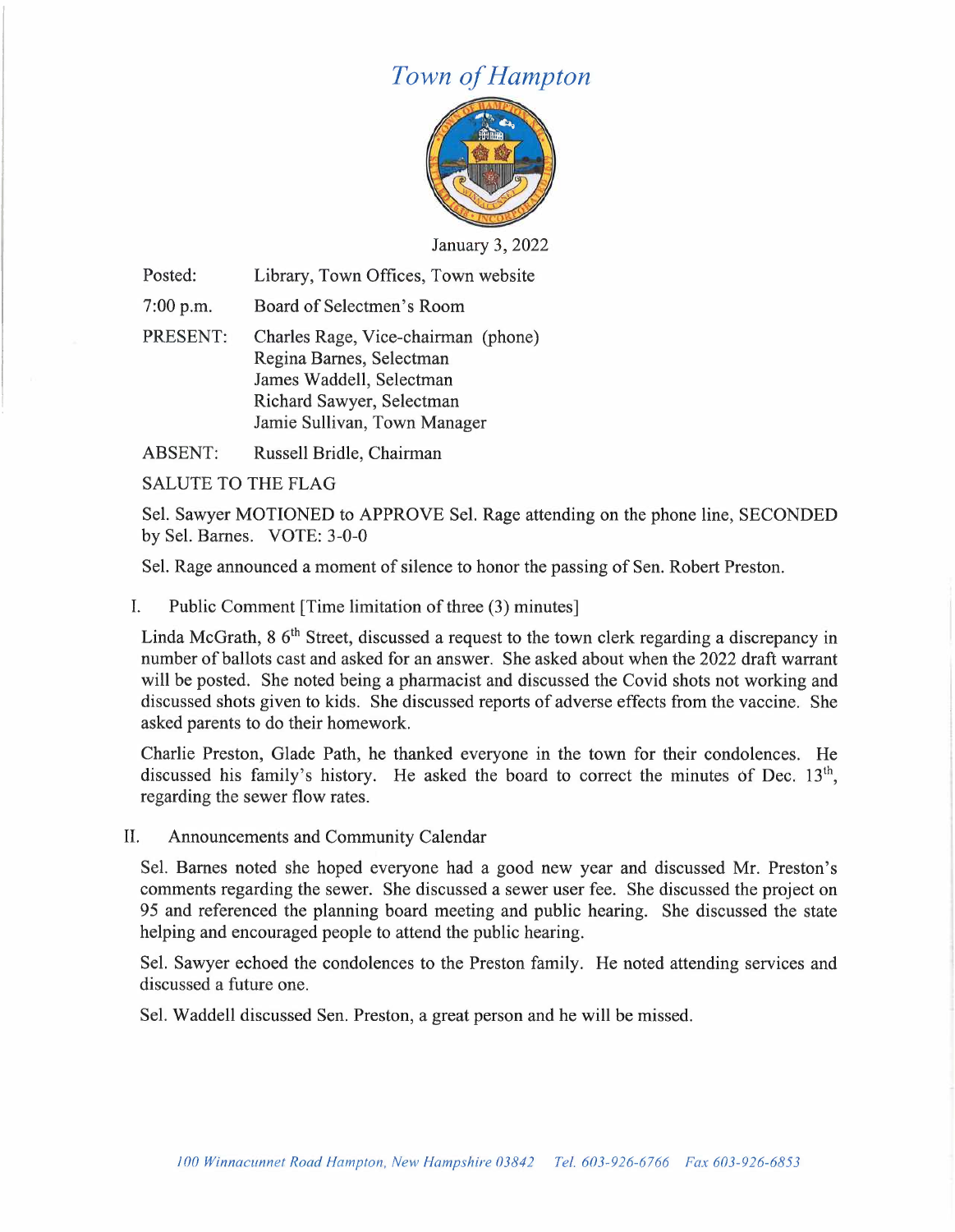#### III. Approval of Minutes

1. December 13, 2021

Sel. Barnes MOTIONED to APPROVE the minutes of December 13, 2021, with the correction from Mr. Preston and the addition of her comment regarding the \$400,000.00 value, SECONDED by Sel. Waddell. VOTE: 4-0-0

2. December 20, 2021

Sel. Barnes MOTIONED to APPROVE the minutes of December 20, 2021, SECONDED by Sel. Waddell. VOTE: 4-0-0

- IV. Consent Agenda None
- V. Appointments
	- 1. Brianna O'Brien, Conservation Coordinator
		- a Environmental Awards

Ms. O'Brien called in. She presented on behalf of the Conservation Commission, an introduction of the annual environmental steward awards they are launching. She noted wanting to celebrate the recipients with the board at a regularly scheduled meeting and noted a reception following. She discussed the particulars of the award and noted the board had a copy of the selection criteria. She discussed the application and qualifying work.

There was general discussion on the board's next step. TM Sullivan noted a motion would be appropriate.

Sel. Sawyer MOTIONED to APPROVE the creation of the Conservation Commission Environmental Awards as presented, SECONDED by Sel. Waddell.

Sel. Barnes asked if after the approval it will be on the website. Ms. O'Brien noted it is all ready to go.

VOTE: 4-0-0

- VI. Town Manager's Report
	- 1. The current Covid numbers for the town and state were announced.
	- 2. The deadline for petition warrant articles is Jan.  $11<sup>th</sup>$ .
	- 3. The budget committee's final public hearing on the budget will be Jan.  $13<sup>th</sup>$ .
	- 4. The deliberative session will be Feb.  $5<sup>th</sup>$ .

Sel. Barnes noted the warrant article date of Jan. 11<sup>th</sup> and asked if those are brought to the Town Clerk. TM Sullivan noted to the town clerk first for the check of registered voters.

### VII. Old Business

1. 2022 Warrant

TM Sullivan discussed DRA has made a couple of changes. He discussed that he recommends pulling the article regarding police special officer's training. He noted the cancellation of the part time academy.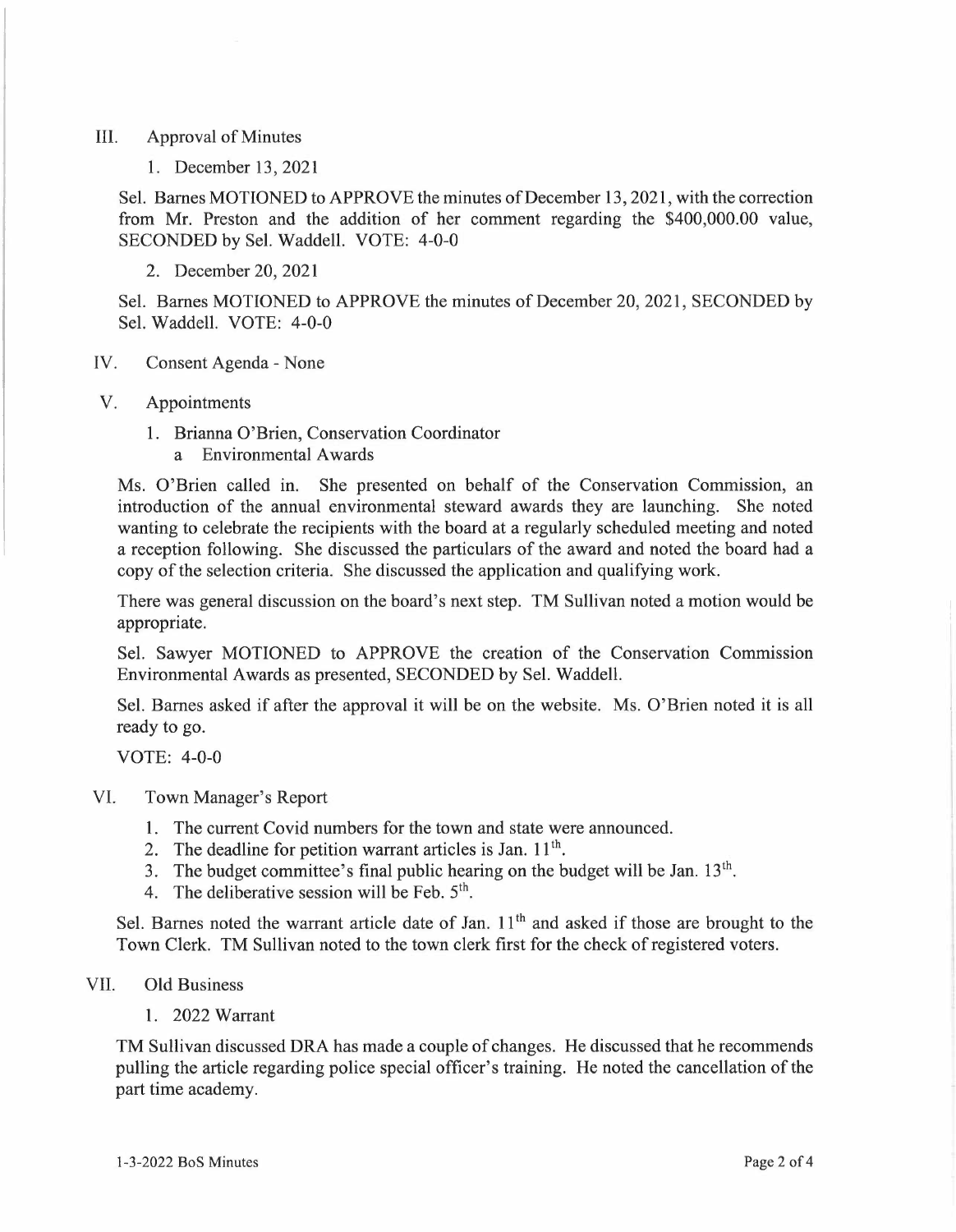Sel. Sawyer MOTIONED to APPROVE the Removal of the Warrant Article regarding Police Special Officer's Training, SECONDED by Sel. Barnes. VOTE: 4-0-0

Fin. Dir. Pulliam discussed the changes to the bond article. She noted the board vote to take \$500,000.00 from the capital reserve fund and discussed the wording change to note that. TM Sullivan noted the change has been made and was an update for the board. She discussed article #20, the Highway Block Grant, noting DRA's requested change in wording and discussed why. TM Sullivan reiterated this is to let the board know and referenced the previous vote on allowing changes. Fin. Dir. Pulliam discussed article #24, and DRA's confusion on wording, and noted their recommendation of striking a sentence regarding expenditures and adding a sentence regarding donations.

Sel. Barnes had a question regarding a waiver and the town manager noted they will get to that.

TM Sullivan discussed the article regarding pedestrian safety equipment and using parking ticket revenue. He commented that DRA says that it is not allowed and discussed their suggestion of a capital reserve fund, similar to fire tum out gear. He discussed their options and his suggestion of the reserve fund with \$40,000.00.

Sel. Barnes clarified the funds would be from the UFB. There was general discussion and the town manager reiterated what would be done.

Sel. Sawyer asked if another vote is needed, and the answer was yes. He asked about the budget committee vote and the answer was it will be looked into. He asked about reading the article due to the significant change. Dir. Pulliam discussed the striking of a sentence.

Sel. Sawyer MOTIONED to APPROVE the Acceptance of the language change in Article #31, Pedestrian Safety Equipment based on recommendations from DRA, SECONDED by Sel. Waddell. VOTE: 4-0-0

Sel. Barnes asked about the warrant articles on the website. TM Sullivan noted the adjustments just voted on will be updated on the site and noted renumbering. She asked when and the answer was tomorrow. She asked for a printout.

Sel. Waddell asked the last date they can do a warrant article and the answer was Jan.  $11^{th}$ .

Sel. Rage noted he thought the board had a longer time, and the town manager stated that he would check.

TM Sullivan discussed the conflict waiver regarding the property, noting he will bring it back to the board for a vote at the next meeting.

Sel. Barnes asked how the transition was going and the town manager noted it was day one and we will make do and discussed. She asked if the budget committee has gotten through all the warrant articles and the answer was yes. She asked about when SAU 90 would be available, and TM Sullivan noted to check with the school. She asked about the bottom line from the budget committee and the finance director noted it is on the website.

Sel. Barnes discussed some questions she has and wants answers to before voting on the final warrant, and she noted the short length of time they have left.